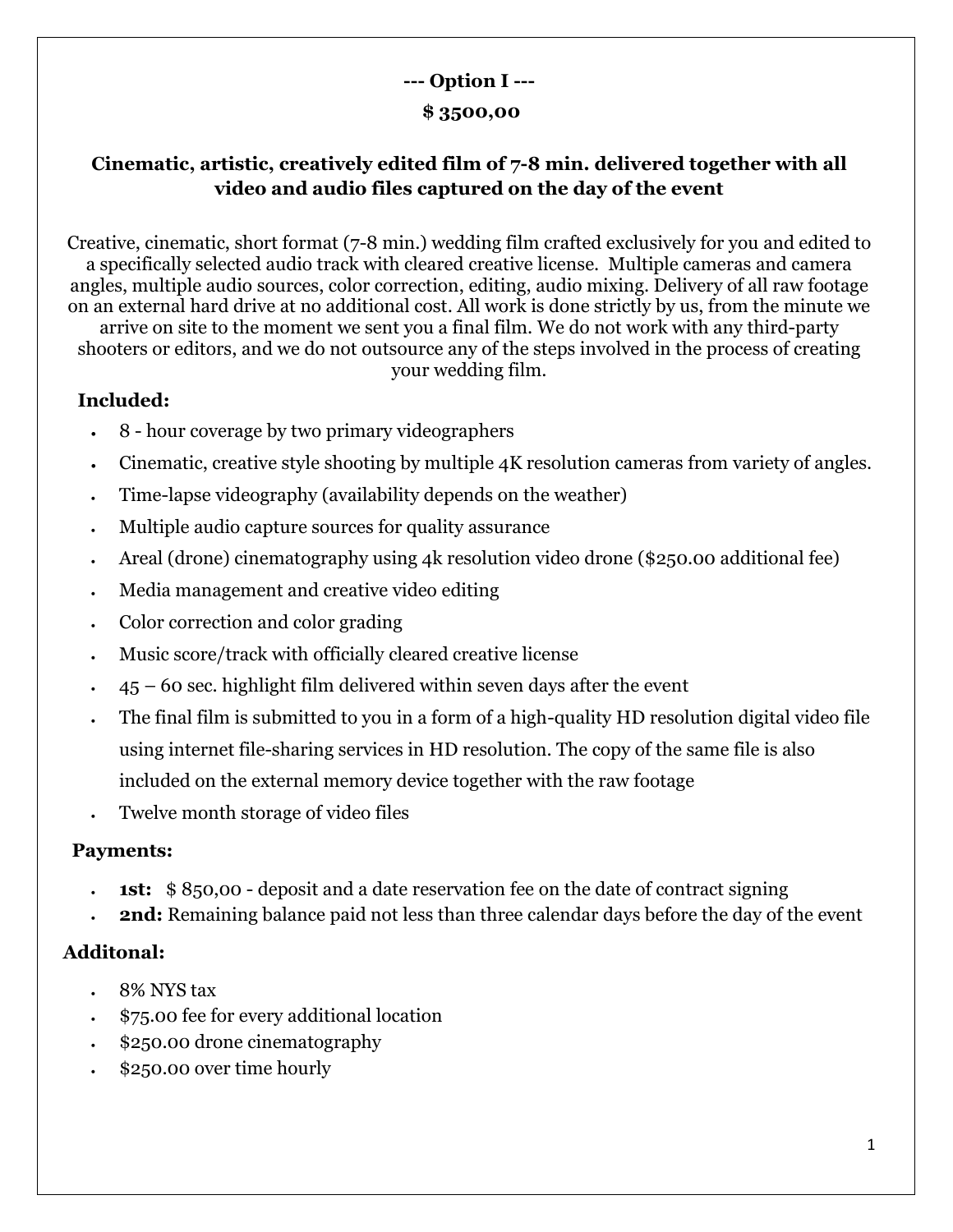# **--- Option II ---**

### **\$ 4600,00**

## **Documentary style wedding film of 20-22 min. edited to the music of your choice delivered together with all video and audio files captured on the day of the event**

A 20 - 25 min. documentary-style wedding film crafted crafted exclusively for you and edited to a specifically selected audio track with cleared creative license. Multiple cameras and camera angles, multiple audio sources, color correction, editing, audio mixing. Delivery of all raw footage on an external hard drive at no additional cost. All work is done strictly by us, from the minute we arrive on site to the moment we sent you a final film. We do not work with any third-party

shooters or editors, and we do not outsource any of the steps involved in the process of creating your wedding film.

# **Included:**

- 8 hour coverage by two primary videographers
- Cinematic, creative style shooting by multiple 4K resolution cameras from variety of angles.
- Time-lapse videography (availability depends on the weather)
- Multiple audio capture sources for quality assurance
- Areal (drone) cinematography using 4k resolution video drone (\$250.00 additional fee)
- Media management and creative video editing
- Color correction and color grading
- Music score/track with officially cleared creative license
- $45 60$  sec. highlight film delivered within seven days after the event
- The final film is submitted to you in a form of a high-quality HD resolution digital video file using internet file-sharing services in HD resolution. The copy of the same file is also included on the external memory device together with the raw footage
- Twelve month storage of video files

### **Payments:**

- **1st:** \$850,00 deposit and a date reservation fee on the date of contract signing
- **2nd:** Remaining balance paid not less than three calendar days before the day of the event

# **Additonal:**

- 8% NYS tax
- \$75.00 fee for every additional location
- \$250.00 drone cinematography
- \$250.00 over time hourly rate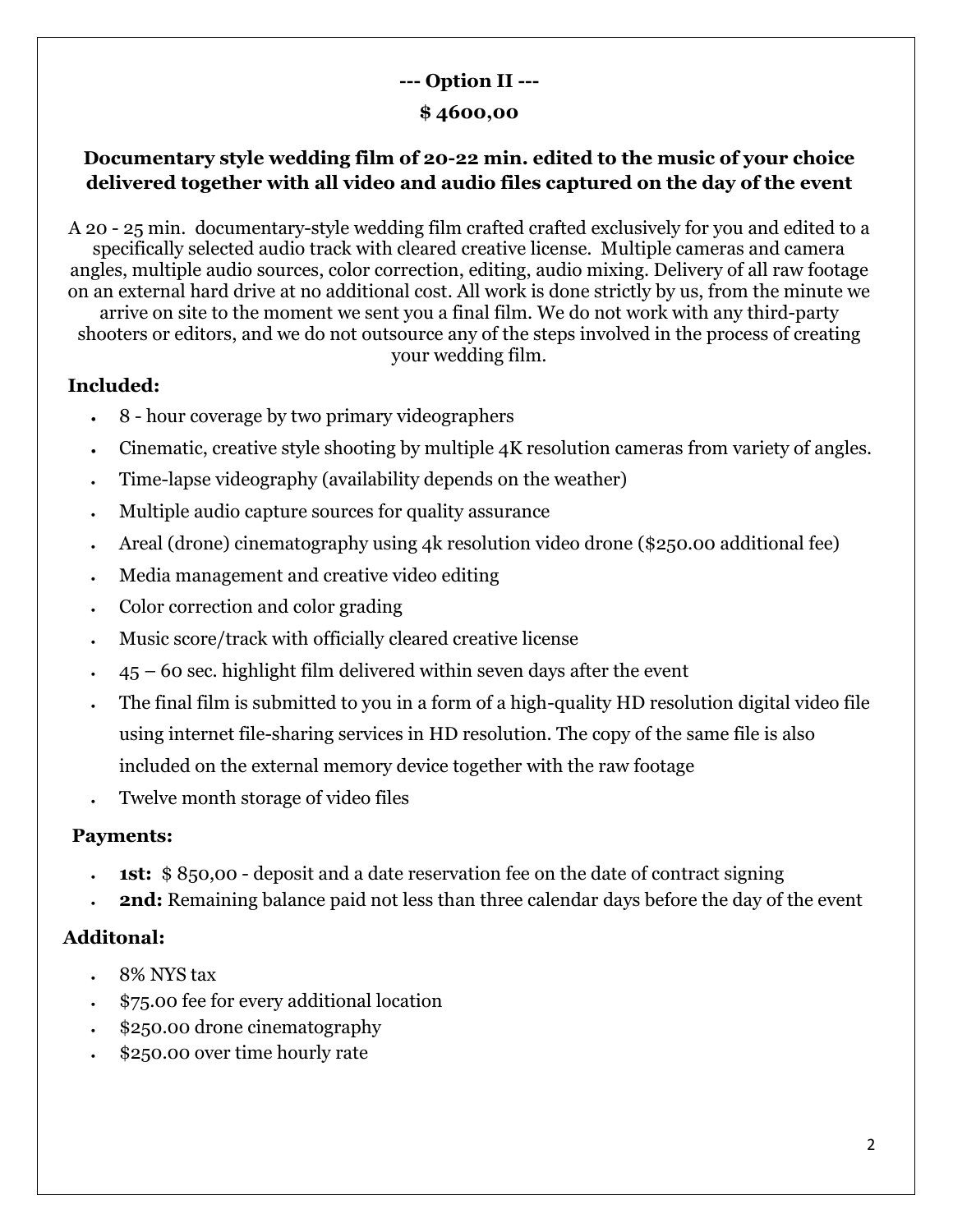# **--- Option III --- \$ 5500,00**

**Creative, documentary style film of 20 – 22 min. together with the short 7-8 min. cinematic film and all video and audio files captured on the day of the vent** 

#### **Included:**

- 8 hour coverage by two primary videographers
- Cinematic, creative style shooting by multiple 4K resolution cameras from variety of angles.
- Time-lapse videography (availability depends on the weather)
- Multiple audio capture sources for quality assurance
- Areal (drone) cinematography using 4k resolution video drone (\$250.00 additional fee)
- Media management and creative video editing
- Color correction and color grading
- Music score/track with officially cleared creative license
- $45 60$  sec. highlight film delivered within seven days after the event
- The final film is submitted to you in a form of a high-quality HD resolution digital video file using internet file-sharing services in HD resolution. The copy of the same file is also included on the external memory device together with the raw footage
- Twelve month storage of video files

#### **Payments:**

- **1st:** \$ 850,00 deposit and a date reservation fee on the date of contract signing
- **2nd:** Remaining balance paid not less than three calendar days before the day of the event

#### **Additonal:**

- 8% NYS tax
- \$75.00 fee for every additional location
- \$250.00 drone cinematography
- \$250.00 over time hourly rate
- \$1.00 for every mile over 60 miles travel